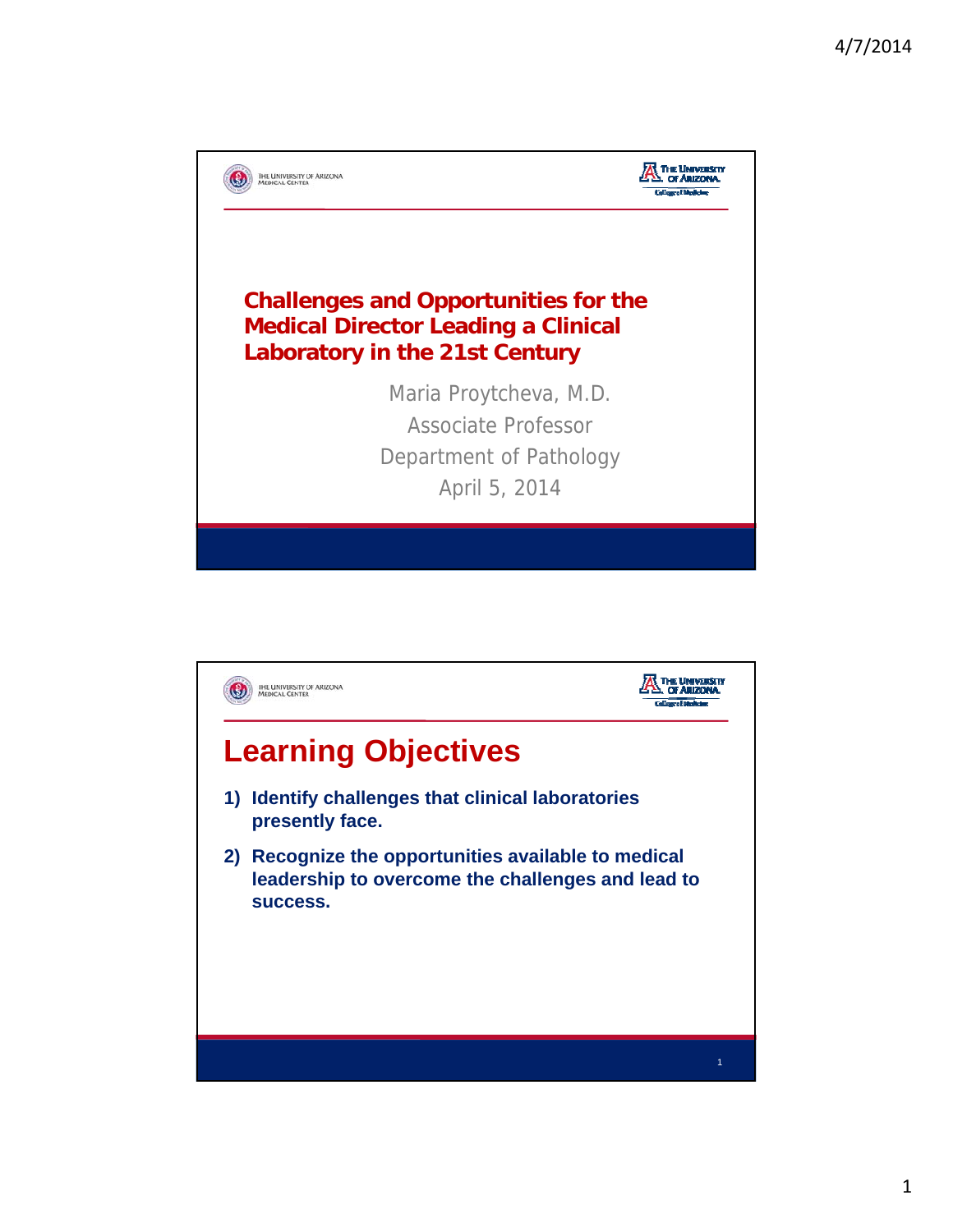

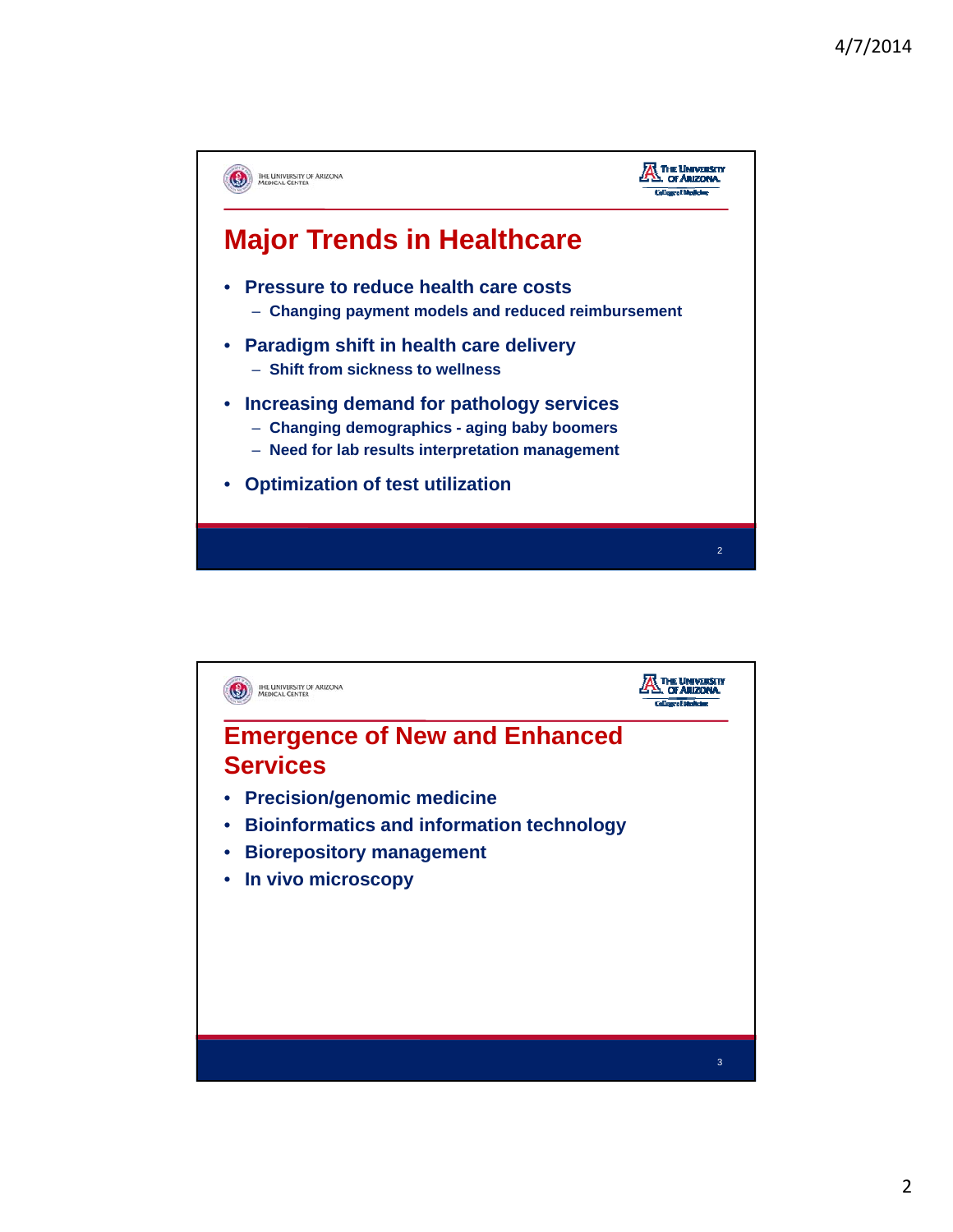

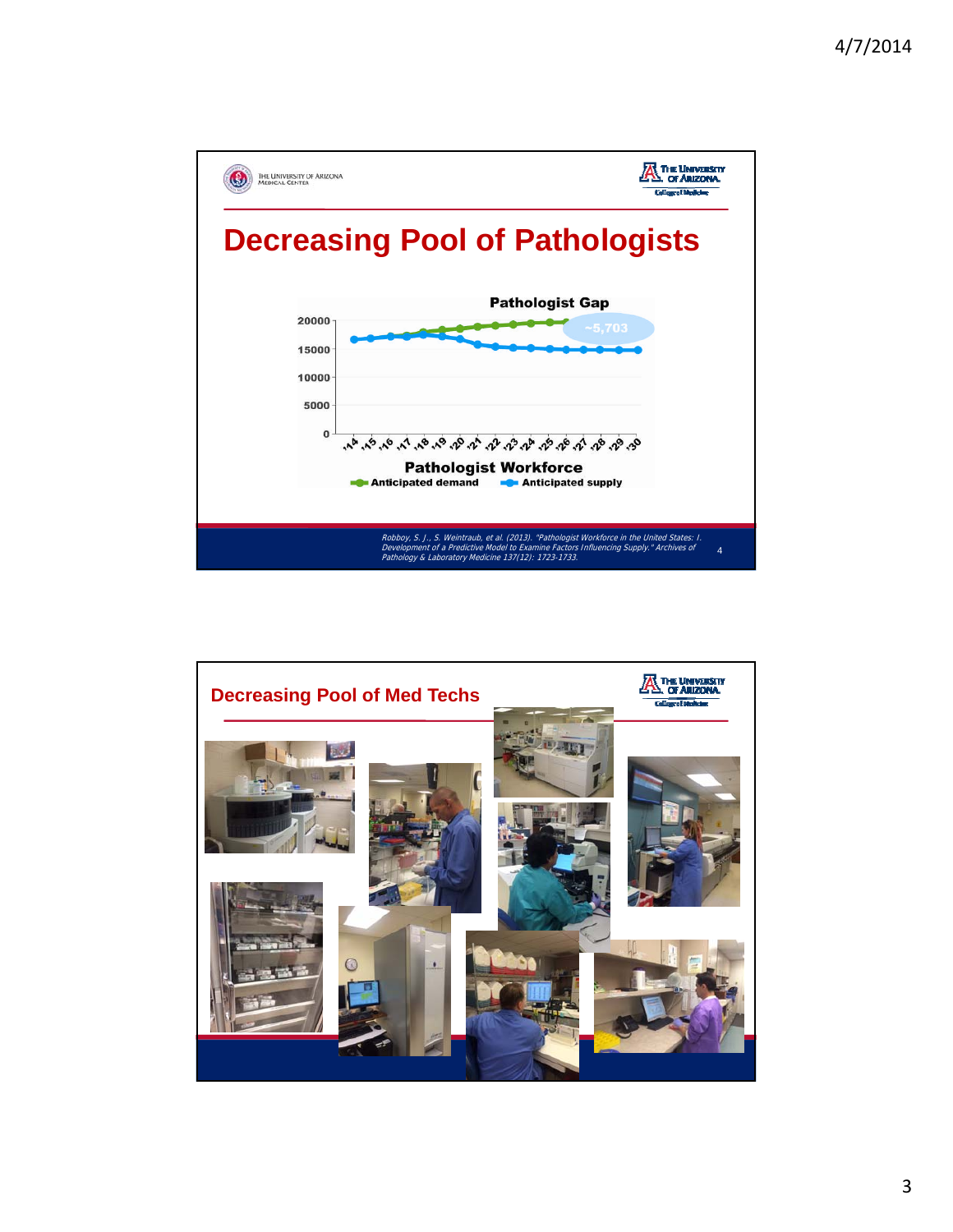

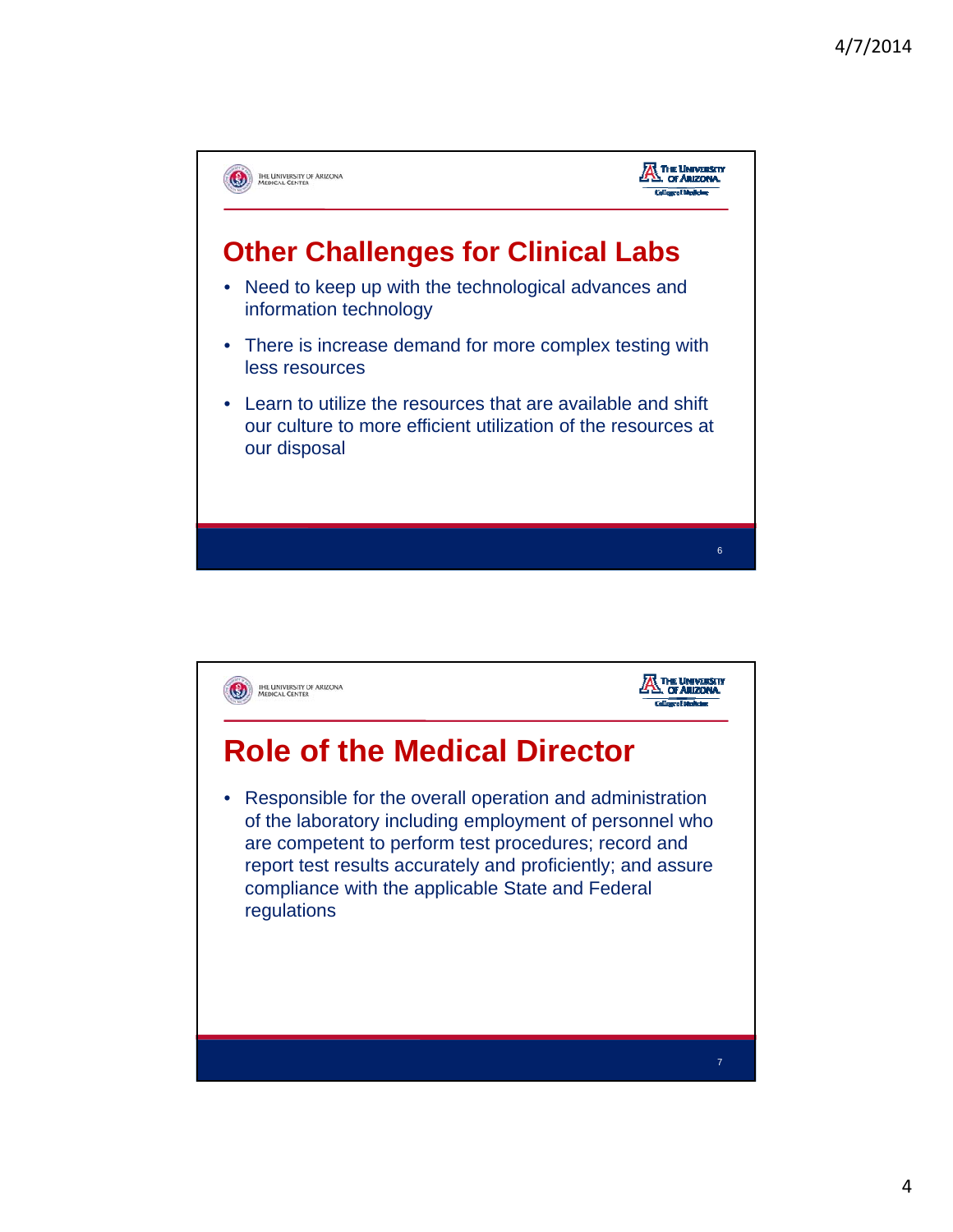

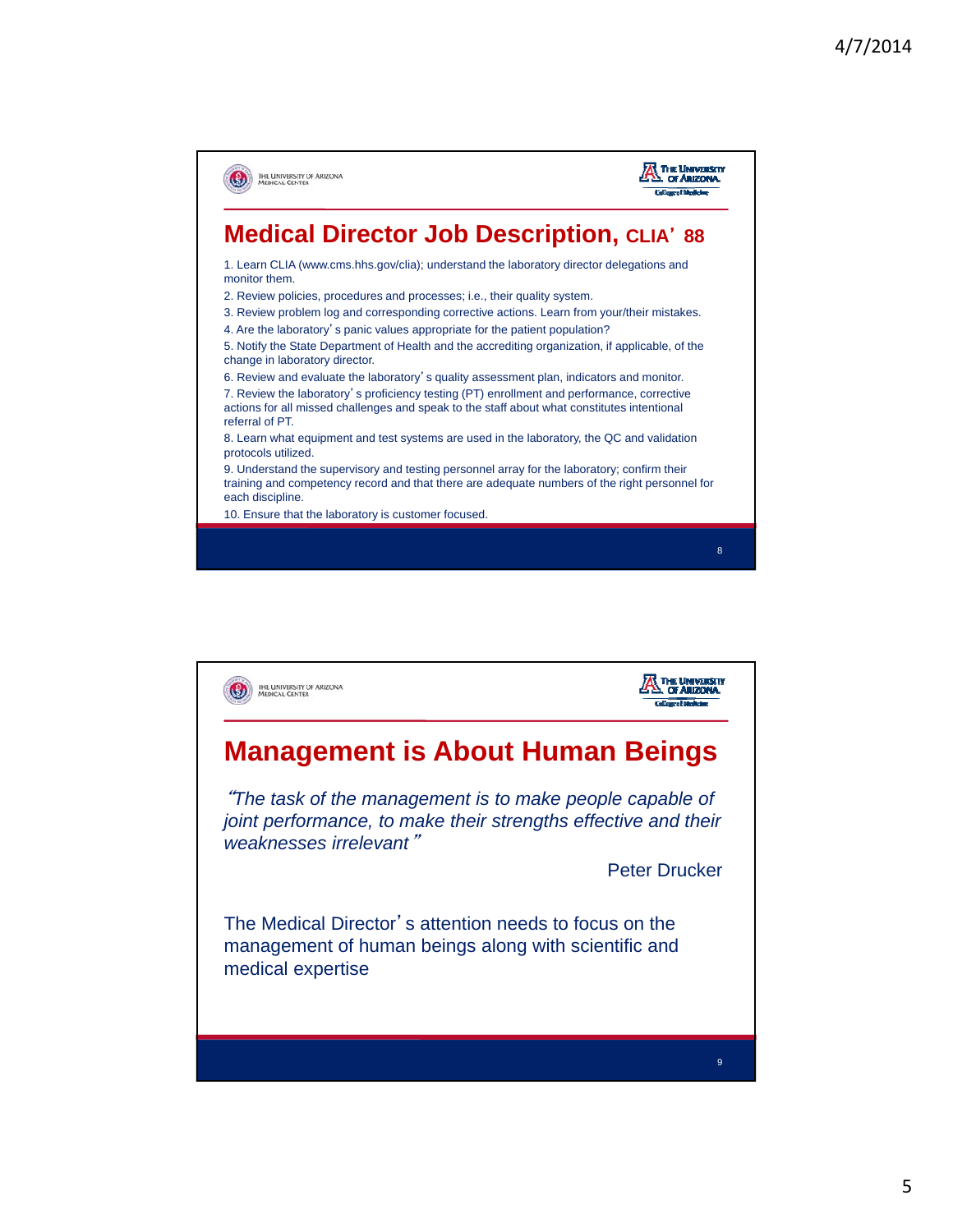



11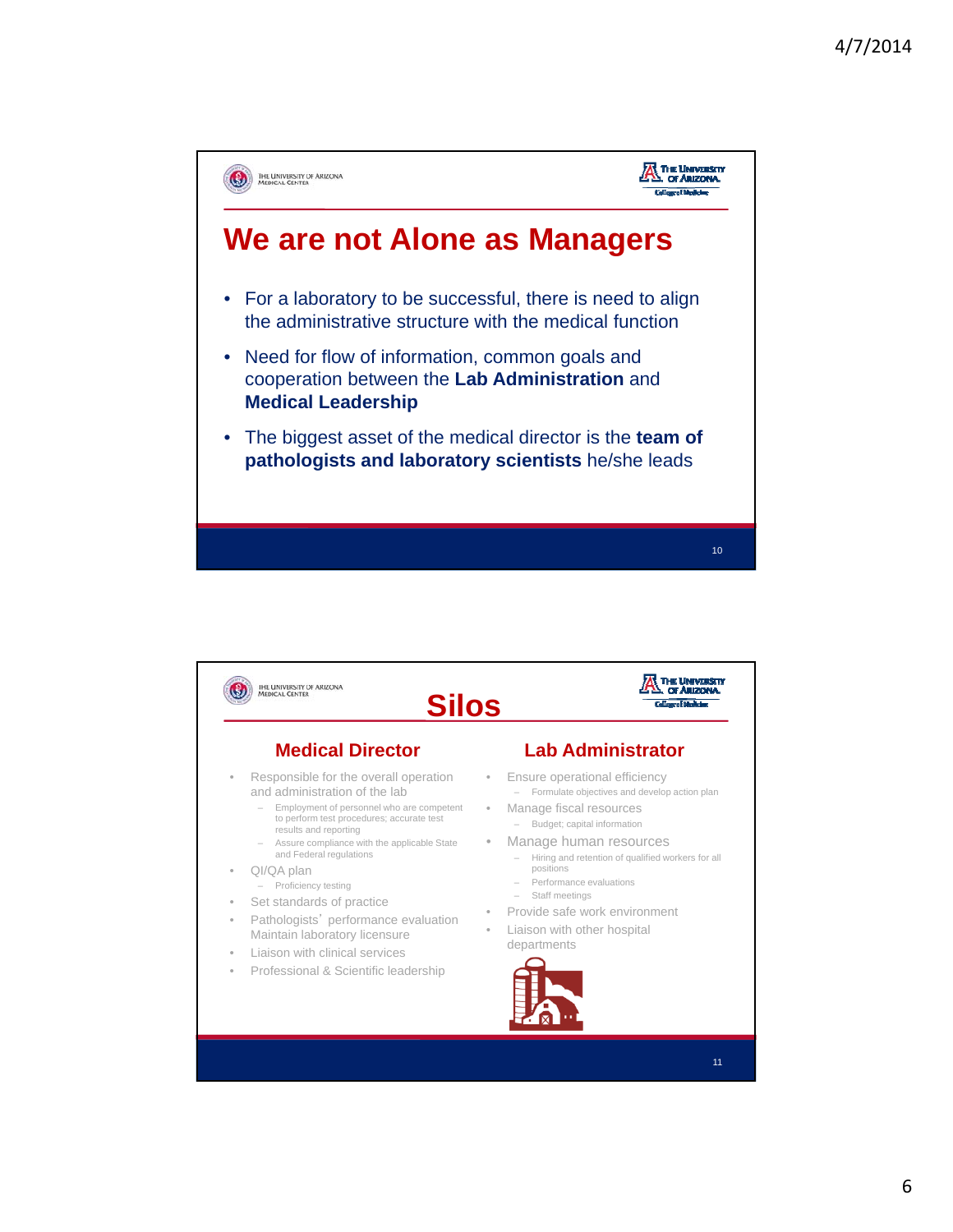